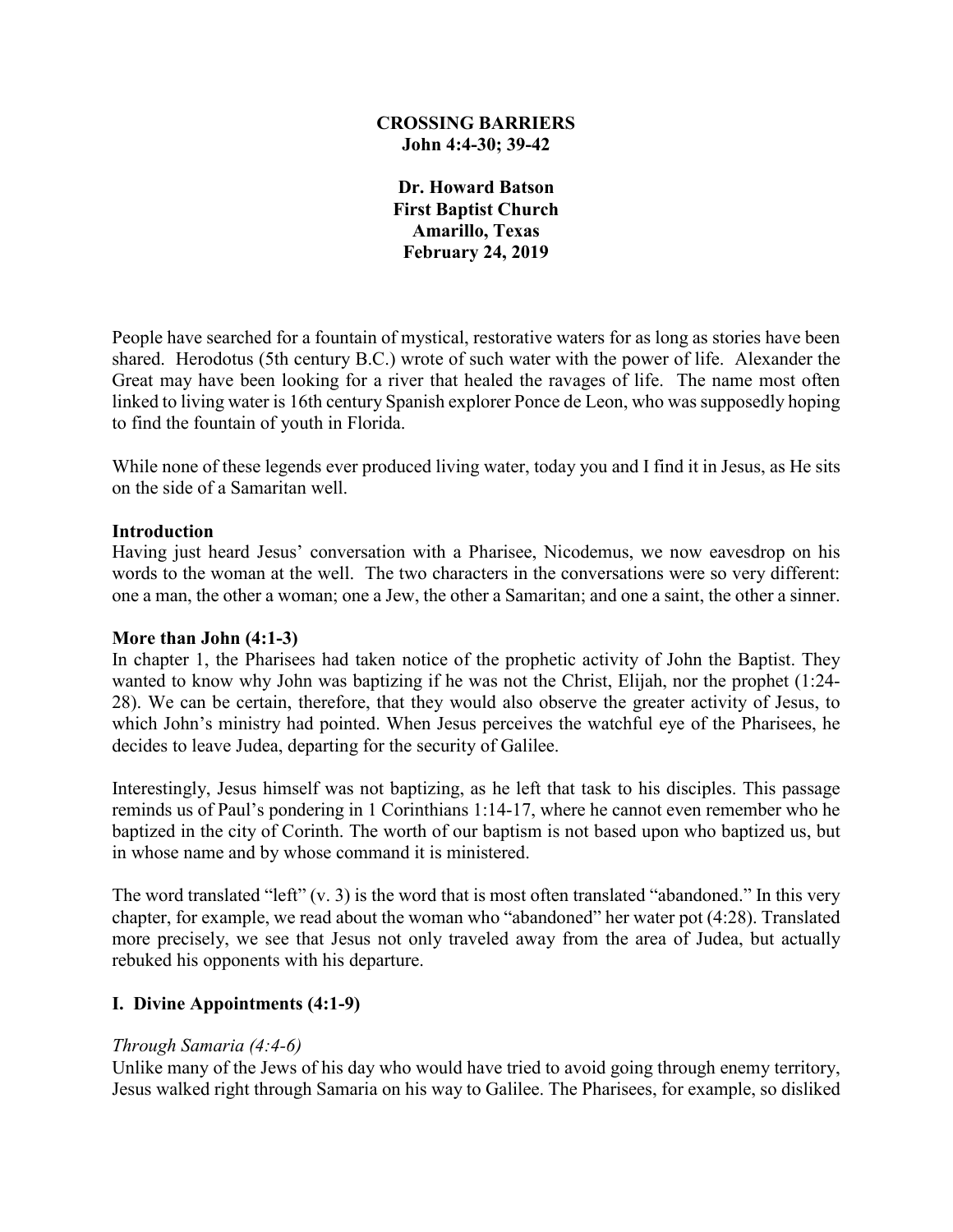Samaritans that they were willing to cross the Jordan near Jericho, travel north up the east bank (the Transjordan) through Gentile territory, and then cross back to the west bank near the Sea of Galilee.

When John tells us that Jesus "had to pass through Samaria," he is, perhaps, indicating that Jesus has a divine appointment with the woman at the well. Sychar is the name of a Samaritan town that is most likely identified with the modern village of 'Askar, on the shoulder of Mount Ebal, opposing Mount Gerizim. Jacob's well lies about a half mile to the south of the modern village.

This reference to both Jacob and Joseph reminds us that this divine appointment between Jesus and the woman at the well occurs on soil upon which God has been toiling for centuries. Calling in the Patriarchs as part of the story, John shows that this encounter between Jesus and the woman becomes part of the bigger biblical scene. Commentator Edward Klink captures the potent picture when he writes, "In the middle of the day, on the soil upon which God had already worked, the Christ sat at the well of Jacob."

Having already told us that "the Word became flesh and dwelt among us" (1:14), John now exposes the humanity of Jesus by informing us that Jesus himself actually became weary and longed for water from the well. In his usual fashion of recording the time of an event (see 1:39), John lets us know that it is noontime (the sixth hour) when the woman comes to the well and finds a weary traveler. While there is some indication that coming to draw water at noontime was not unheard of (Exodus 2:15ff.), a much more likely time was in the coolness of the evening, after sunset. Commentators have long hypothesized that the woman came at an unusual time, noon, in order to avoid contact with other women who might repeat rumors about her.

### *To Draw Water (4:7-8)*

While women often traveled in groups to fetch water from the well, this woman came alone. To her complete surprise, a man was waiting at the well, seeking a drink. While there is no doubt that Jesus was actually both weary and thirsty, he also, perhaps, asked for assistance as a way to begin a caring conversation. John explains that the disciples were not present to help Jesus draw water from the well, for they had gone into the city to seek food.

# *No Dealings (4:9)*

The woman at the well is simply trying to process the request from the rabbi. How could Jesus possibly ask her for a drink of water as she was (1) a Samaritan and (2) a woman. The phrase "for Jews have no dealings with Samaritans" is John's own commentary explaining why the woman is surprised that she, a Samaritan, might possibly provide a drink of water for a Jew. To be sure, the particulars of ritual purity separated a Jewish man forever and always from a Samaritan woman.

# **II. Living Water (4:10-15)**

### *If You Knew (4:10)*

As he did in his conversation with Nicodemus (3:3), a member of the Sanhedrin, Jesus now lifts his conversation with the Samaritan woman to a spiritual plane. Jesus' own thirst is, for the moment, put aside so that he may speak of the woman's real need for "living water." In fairness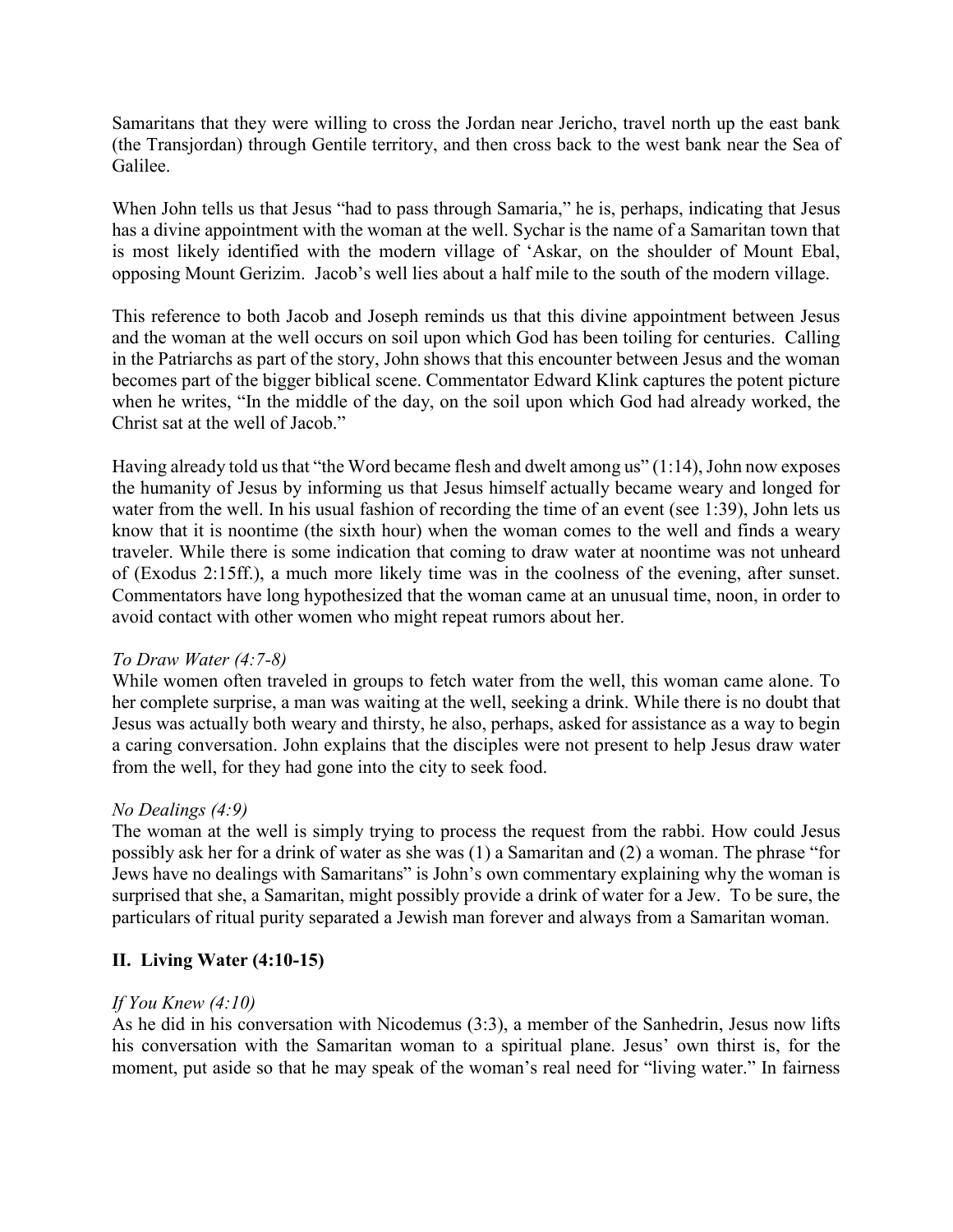to the woman at the well, her eyes behold nothing but a tired Jewish man. She is blind to the glory of the Son of Man who stands before her.

The expression "living water" denotes fresh, running spring water and also serves as a metaphor for wonderful spiritual nourishment. God declares in Jeremiah 2:13, "My people have committed two evils: They have forsaken Me, the fountain of living waters, to hew for themselves cisterns, broken cisterns that can hold no water." And the prophets (Zechariah 14:8) look forward to a time when "living waters will flow out of Jerusalem." Finally, Isaiah 55:1 declares, "Every one who thirsts, come to the waters." More specifically, in John 4, "living water" denotes satisfying eternal life mediated by the Spirit that only Jesus, the Messiah and Savior of the world, can provide (compare Revelation 21: 6).

Following the pattern of Nicodemus's "dull hearing," the woman is unable to think of spiritual matters and dwells upon the mundane. Nicodemus couldn't imagine anyone being born again because they "could not re-enter their mother's womb" (3:4). In the same fashion, this lady simply wants the "living water" so she will not have to trek to the well on a daily basis (4:15).

# *Not Greater Than (4:11-12)*

The irony is thick. A weary Jewish man is claiming that he can provide water which flows from a spring when he himself does not even have a ladle with which to meet his own thirst. Being quite content with the patriarch's well, she challenges any notion that Jesus might provide better water than Jacob himself.

## *Of This Water (4:13-14)*

Those who receive the abundant life (10:10), the living water, experience the strange, vigorous, ever-flowing power of the Spirit of God. Permanent satisfaction is only possible with living water that flows from the power of the Spirit. The prophet Isaiah must have certainly been the foundation for this new fountain as we read, "You will joyously draw water from the springs of salvation" (Isaiah 12:3).

### *Not Be Thirsty (4:15)*

Is the Samaritan woman being sarcastic, or is she truly hoping beyond hope for a water which forever and always satisfies? The passage can be read both ways, but there is no apparent reason to doubt her sincerity.

### **III. Seeing through our sin to our suffering (4:16-19)**

### *Five Husbands (4:16-18)*

With the precision of a prophet, Jesus now illuminates the fact that the woman herself is the one who is really spiritually parched. At the very least, she has a morally messy past and is in great need of the salvation that only the living water can provide. Hearing Jesus' nosy command, "Go call your husband…," the woman rebuffs with the terse but truthful response that, indeed, she has no husband. Rather than being silenced, the rabbi retorts that she speaks the truth, but behind the truth is the fact that she has previously had five husbands, and she is presently sleeping with a man who was not even her legal husband. Some scholars have noted that rabbinic tradition disapproved of more than three marriages—even if more marriages were legally permissible.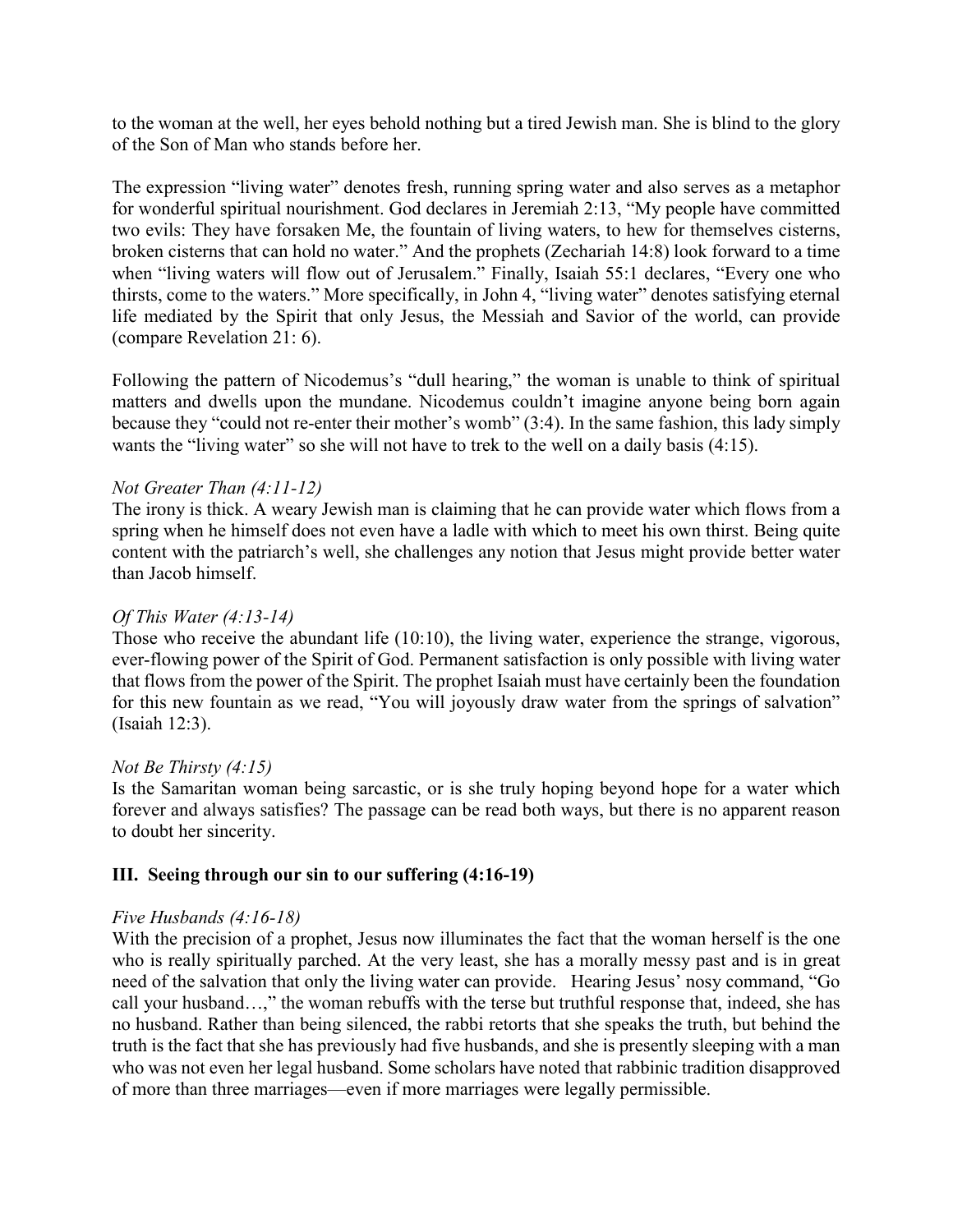While commentators highlight the fact that Jesus has turned the discussion in order to "bring the woman's sin into the open," we must remember the powerless state of women in the first century. Had previous husbands divorced her, abandoned her, and left her to the whims of chance? Had she suffered as a widow several times over? While I am not trying to whitewash her misadventures, I do want us to realize that men, more than women, possessed power in first-century marriage relationships. While we shall not hide the fact that she is a sinner, we must also realize that she is a sufferer at the hands of many men.

### *Perceiving the Prophet (4:19)*

With a moment of spiritual insight, the woman comes to the conclusion that the person before her is truly a prophet. He knows more than he should know; he perceives more than he should see. We must bear in mind that the woman's words bear particular meaning because, as a Samaritan, she would have acknowledged no other prophet after Moses other than the one spoken of in Deuteronomy 18:18—meaning the next prophet would be the Messiah. With the word "prophet," the woman has filled the air with messianic expectations.

### **IV. Worshiping in a worthy manner (4:20-24)**

### *In This Mountain (4:20-22)*

Recognizing Jesus as a prophet, or possibly more, the woman poses a question regarding the proper place of worship. Reading all of the scriptures—and not just the Pentateuch, like the Samaritans the Jews clearly concluded that Jerusalem was the proper place of worship. Samaritans, on the other hand, were certain that Gerizim was the proper place of worship. They pointed to passages from the Pentateuch (Deuteronomy 11:29; 27:12) where the people were blessed at Mount Gerizim when they entered the Promised Land. They interpreted Deuteronomy 27:4-7, probably incorrectly, as calling for an altar to be set up on Gerizim (the best texts read "Ebal"). They further asserted that Abraham's offering of Isaac took place on Mount Gerizim, as well as the encounter between Abraham and Melchizedek. Seeing the patriarchs so associated with Mount Gerizim, Samaritans argued that this should be the proper place for the faithful people of God to worship. While it is easy for those who read the entire Old Testament and New Testament to see that Jerusalem was the proper place of worship, the Samaritans only looked to the first five books of the Bible where Jerusalem is not mentioned as the explicit place of worship.

Jesus refuses to be drawn into a meaningless argument about holy mountains. The reality is that a time is coming when worship will be impossible in both places. Jesus does make clear, however, that the Samaritans worship unaware (verse 22). When we consider that they cast aside both the psalms, the prophets, and the historical books of the Old Testament, they, indeed, had a very limited view of God and how to worship him.

Make no mistake, Jesus associates himself with the Jews, not the Samaritans. It is from the Jews that salvation finds it source. Jesus, representing a true Jew, is the one through whom all the people of the earth will be blessed (Genesis 12:3). Salvation was indeed from the Jews, but it was intended to flow to all nations.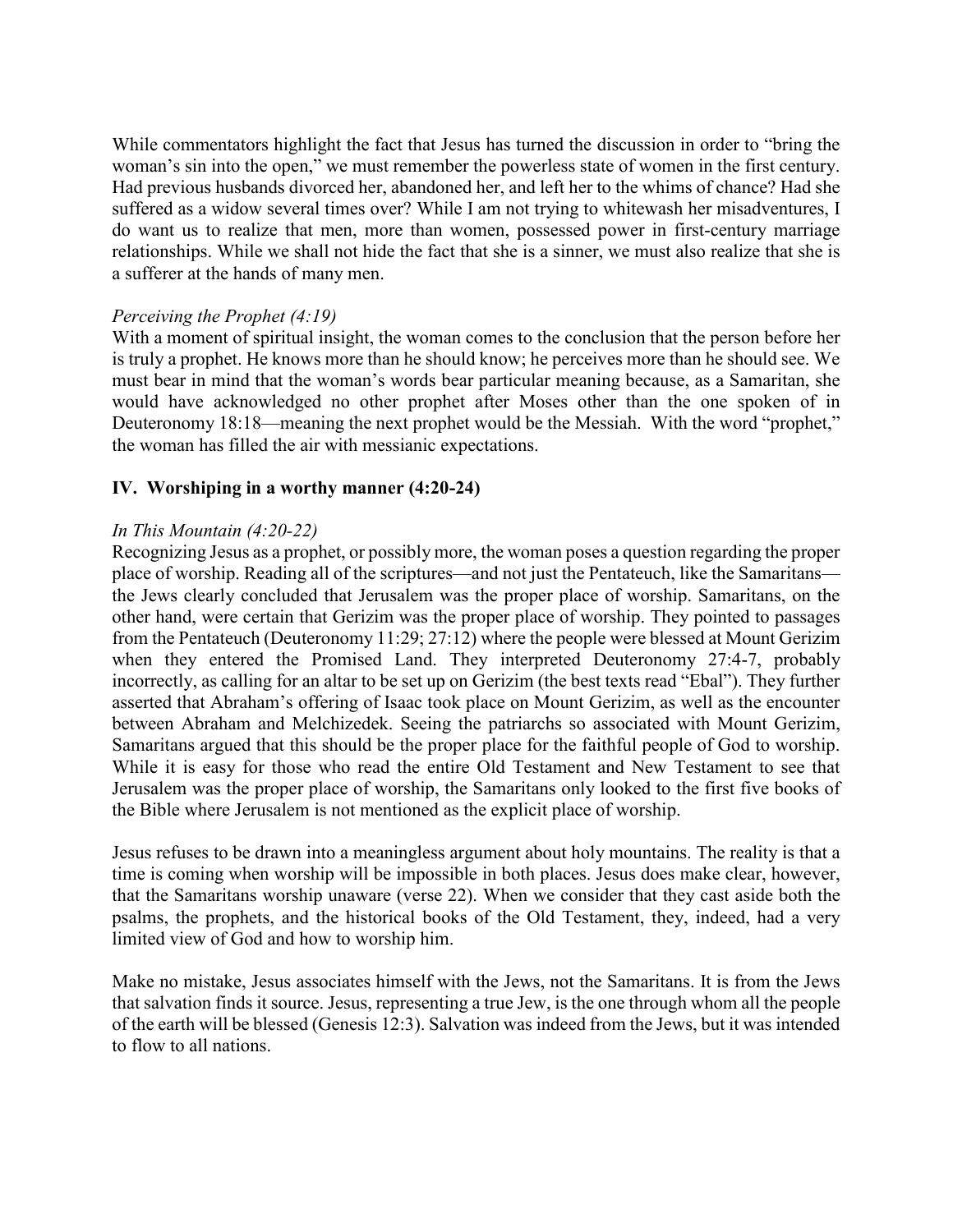## *In Truth and Spirit (4:23-24)*

Jesus is referring to a new era of worship in which God is not tied to any particular place. To worship "in spirit and in truth" may mean that worship is not simply guided by being in the "right place" but, rather, having the "right attitude." Alternatively, "Spirit" may refer to the Holy Spirit (compare 14:17, Spirit of Truth). When Jesus says "an hour is coming," we cannot miss his allusion to the forthcoming cross as the central component of true worship. An hour "is coming" in the fact that the Passion (crucifixion and resurrection of Jesus) has not yet happened, but "now is" in the sense that the Word has already become flesh and dwells among us (John 1:14). This "new" worship can only take place as it centers upon the Christ himself, for he, indeed, is the only true temple (2:19-22).

To say "God is Spirit" is to draw upon Old Testament passages where the Spirit is seen as creative and life-giving. Being Spirit, God is invisible, divine as opposed to human, and known to only those to whom he reveals himself (1:18). John also tells us that "God is light" and "God is love" (1 John 1:5; 4:8).

# **V. Realizing this Rabbi is He (4:25-38)**

### *Is Coming (4:25-26)*

There are messianic prophecies in the first five books of the Old Testament, the Pentateuch. The Samaritans, therefore, did expect a Messiah. Because they rejected the rest of God's word, however, their knowledge and information about him was sparse, at best.

The climax of the conversation finally arrives. Jesus declares, "I am He," literally translated "I am." This echoes God's name as he gave it to Moses from the burning bush in Exodus 3:13-14. Moses confessed to his God, "Behold, I am going to the sons of Israel, and I will say to them, 'The God of your fathers has sent me to you.' Now they may say to me, 'What is His name?' What shall I say to them?" And God said to Moses, "I AM WHO I AM"; and He said, "Thus you shall say to the sons of Israel, 'I AM has sent me to you.'"

I am often amazed when skeptics declare that Jesus never really claimed to be the Messiah. Passages like this clarify the issue beyond debate: Jesus claimed to be the Messiah, the I AM of the Old Testament. In this setting with the Samaritan woman, it was safe for Jesus to declare his true identity.

### *The Woman's Witness (4:27-30)*

The disciples return from their search for food. To their surprise, they find their rabbi holding a conversation with a woman at the well. It was considered undesirable for such a teacher to speak to a woman, especially given the fact that this woman was a Samaritan. Despite their astonishment, the disciples choose to neither question the woman (the first hypothetical question), nor their master (the second hypothetical question). They had been around Jesus long enough to know that he did not always respect or observe the conventions of the rabbis.

Despite the fact that the woman had traveled so far to retrieve water, she abandons her pot and runs because she has met "the prophet." Back in the village, she invites all to come and see Jesus because he has told her everything that she ever did. She poses the greatest question of history as